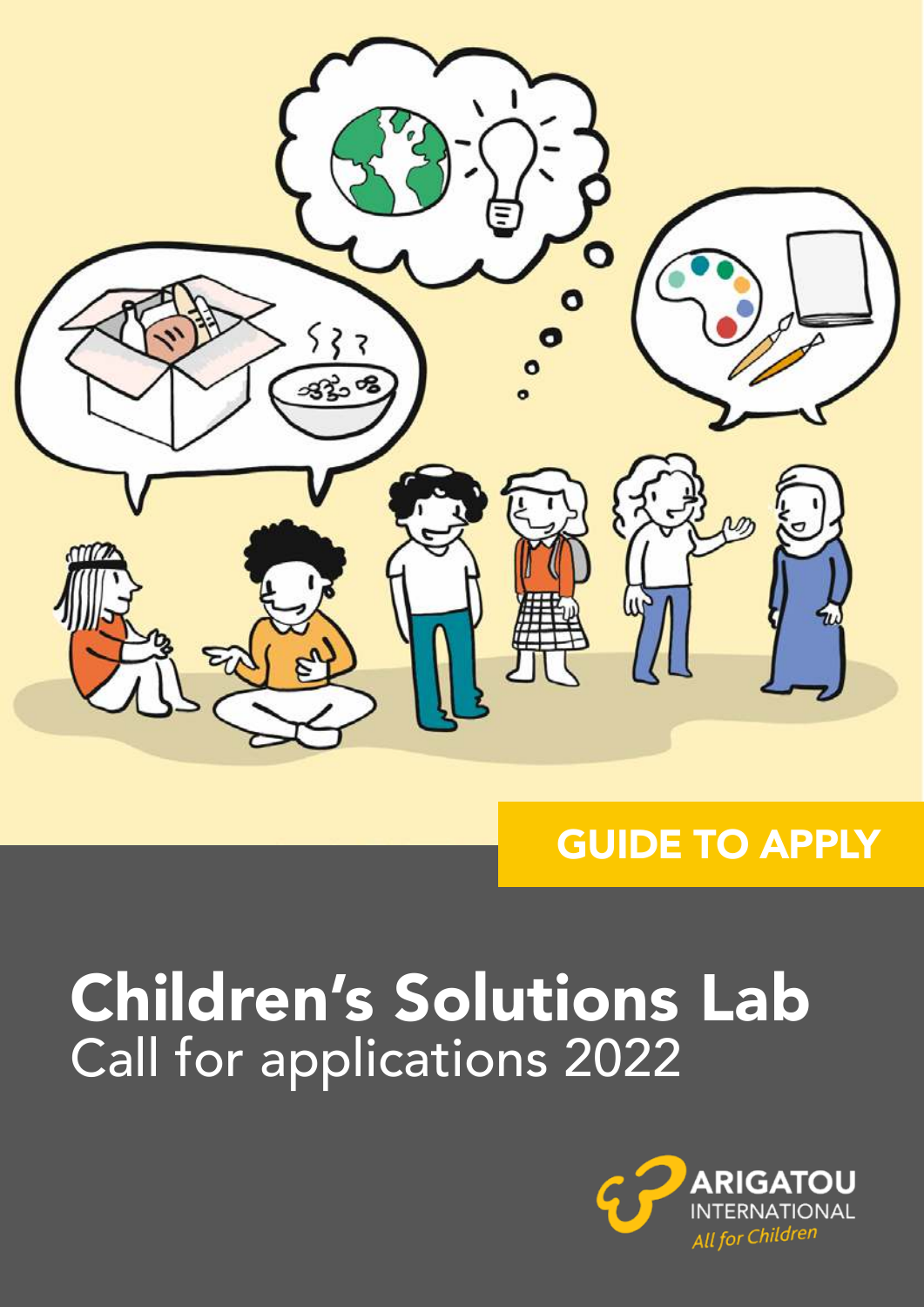| <b>WHAT IS THE CHILDREN'S</b><br><b>SOLUTIONS LAB?</b><br><b>HOW TO GET INVOLVED?</b><br><b>Contract Contract Contract Contract Contract Contract Contract Contract Contract Contract Contract Contract Co</b><br><b>SELECTION CRITERIA</b><br><b>TIMELINE 2022</b> | $\overline{3}$<br>5 |
|---------------------------------------------------------------------------------------------------------------------------------------------------------------------------------------------------------------------------------------------------------------------|---------------------|
| <b>HOW TO ORGANIZE YOUR</b><br><b>EVENT AND SUBMIT A</b><br><b>CHILD-LED PROJECT?</b>                                                                                                                                                                               |                     |
| <b>CHILDREN'S SOLUTIONS LAB</b><br><b>APPLICATION FORM</b>                                                                                                                                                                                                          | 12                  |
| <b>FREQUENTLY ASKED QUESTIONS</b>                                                                                                                                                                                                                                   | 16                  |
| <b>CONSENT FORM EXAMPLE</b>                                                                                                                                                                                                                                         | 18                  |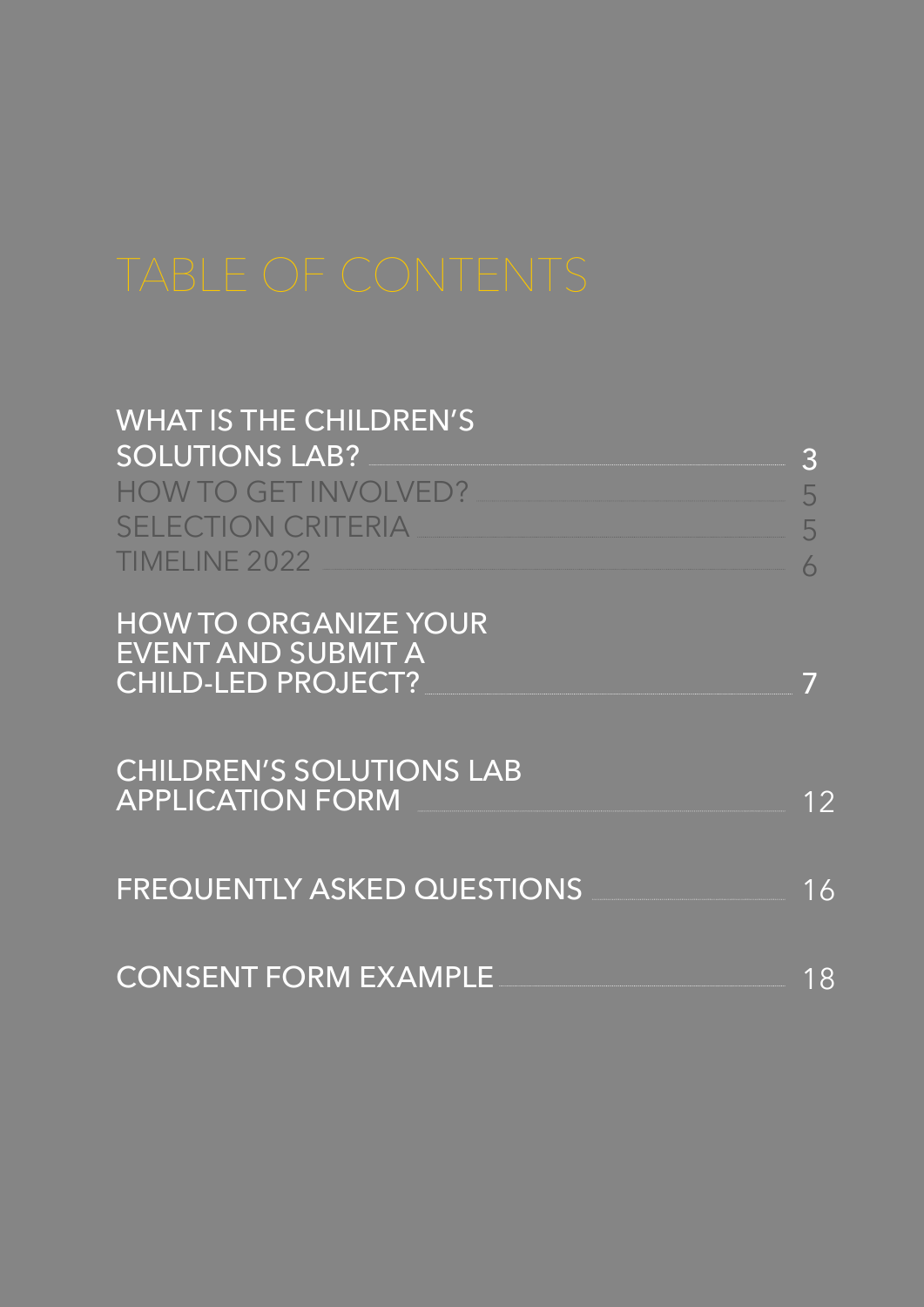

## WHAT IS THE CHILDREN'S SOLUTIONS LAB?

The Children's Solutions Lab (CLS) is a process initiated by Arigatou International in 2020 to support young people in taking action to address poverty affecting children in their communities through solutions based on education.

The Children's Solutions Lab seeks to promote ethical reflections among children about the root causes of poverty and how some cultural norms can impact the wellbeing of children and, ultimately, lead to child poverty. The initiative also aims to support children in finding local solutions to address these issues in their communities.

As there are very limited opportunities, especially during the Covid-19 pandemic, for children to take action and collectively address challenges in their societies, the CSL process seeks to enhance, promote, and support opportunities for child-led actions.

Through an open call, children's groups around the world are invited to submit projects led by them that can propose context-sensitive and unique solutions to poverty affecting children in their communities. The projects are expected to address the ethical challenges and the cultural norms that can lead to poverty and suggest solutions for this based on education.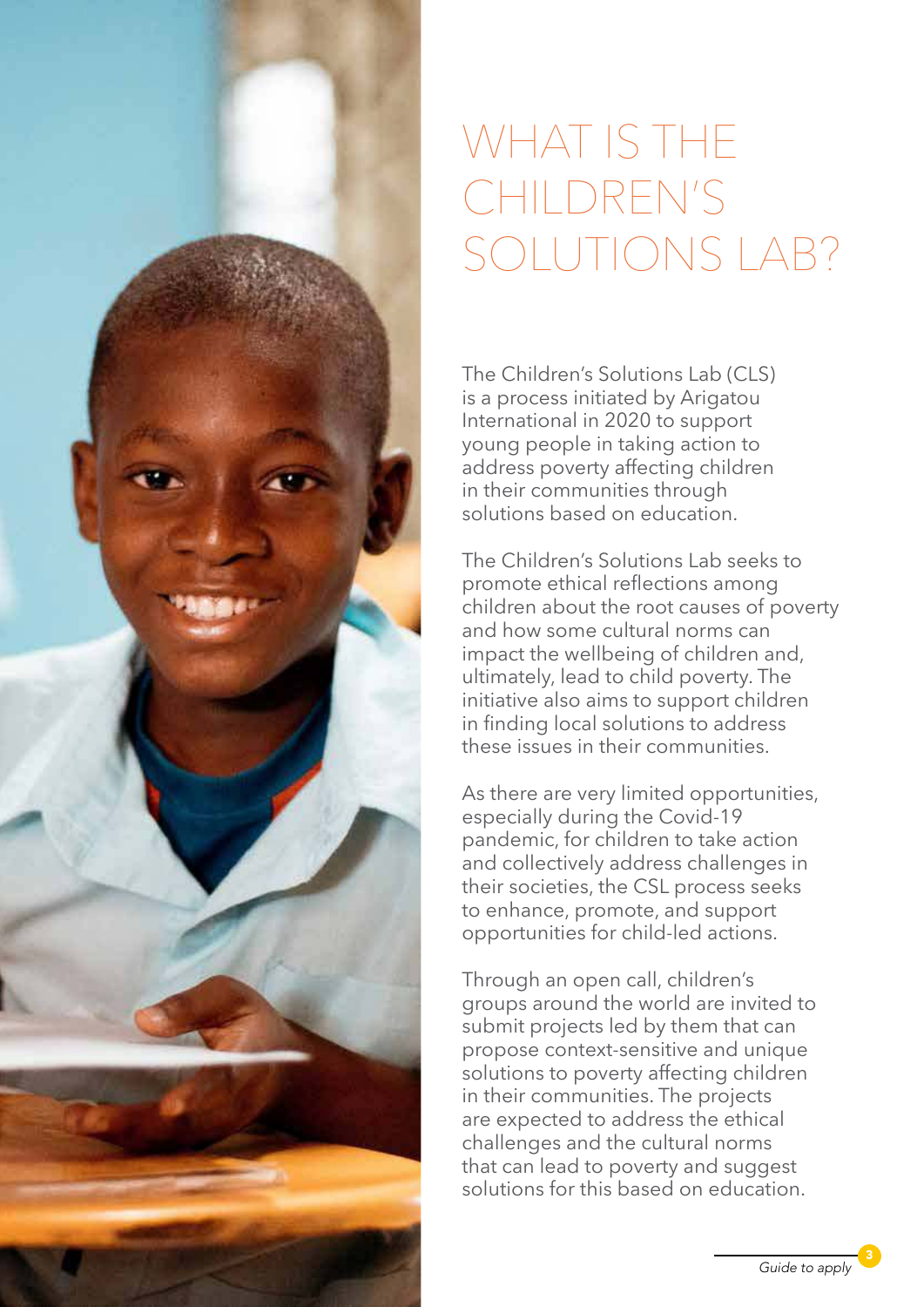## **THE CHILDREN'S SOLUTIONS LAB AIMS TO:**

- **CREATE MEANINGFUL PARTICIPATORY SPACES** and opportunities, where children are empowered to lead, develop and implement relevant actions that can bring positive impacts to their communities;
- **ENCOURAGE AND SUPPORT ADULTS** and organizations to involve children in their local actions in authentic and meaningful ways that can foster horizontal childadult relations;
- **PROVIDE TECHNICAL SUPPORT AND SMALL-SCALE FUNDING** to projects led entirely by children with grounded and trusted support from local adults;
- **NURTURE MUTUAL UNDERSTANDING AND COLLECTIVE ACTION** among the children, and between children and trusted adult-accompaniers, through the teamwork required to carry out the process;
- **FOSTER INCLUSION OF CHILDREN** from various backgrounds (gender, age, religion, ethnicity, socio-economic background, and geographic location) towards taking an active role in promoting children's education and overcoming child poverty;
- **ENCOURAGE CHILDREN** (and their supporting organizations) to work together with faith actors and mobilize local resources towards their proposed solutions;
- **PROVIDE CHILDREN WITH AN OPPORTUNITY** to respond to the negative effects of the COVID-19 pandemic, including the impacts on their education, and an increase in the adverse indicators of child poverty.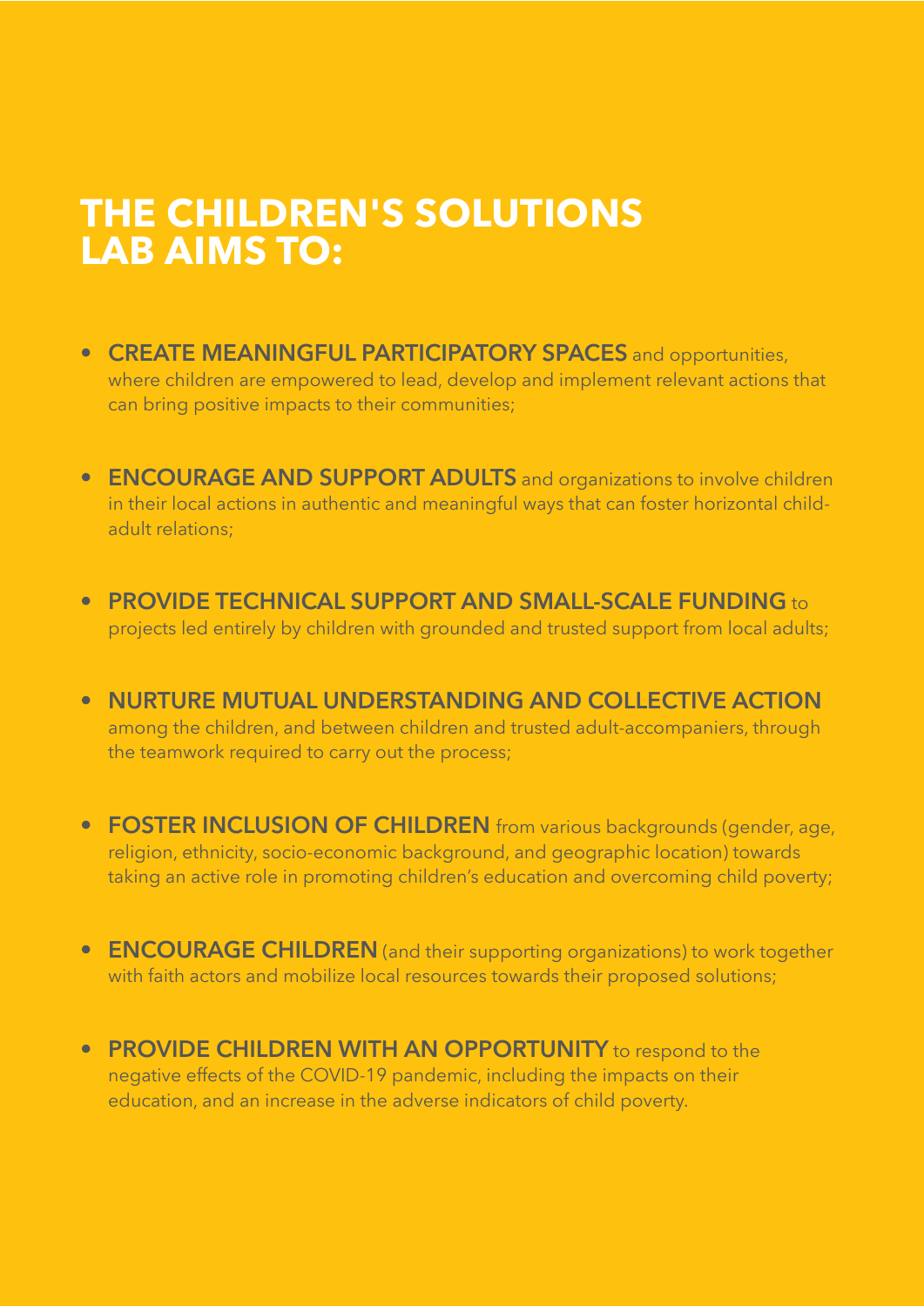## **HOW TO GET INVOLVED?**

Individuals or organizations (faith communities, schools, etc.) working with groups of children can involve them in this process by following these steps:



## **SELECTION CRITERIA**

- The project must be led by a group of 4 or more children (below 18 years of age) and must reflect genuine efforts to ensure the highest possible level of child participation.
- Solutions must be focused on how education can contribute to ending poverty affecting children
- Preference will be given to solutions led by diverse groups of children (groups that show religious and cultural diversity as well as gender, age, and ethnic diversity)
- The project must be innovative and with the potential to be sustainable and replicable
- The project must be relevant and sensitive to the local context of the applicants.
- Feasible to complete implementation in a period of six months and before the end of 2022.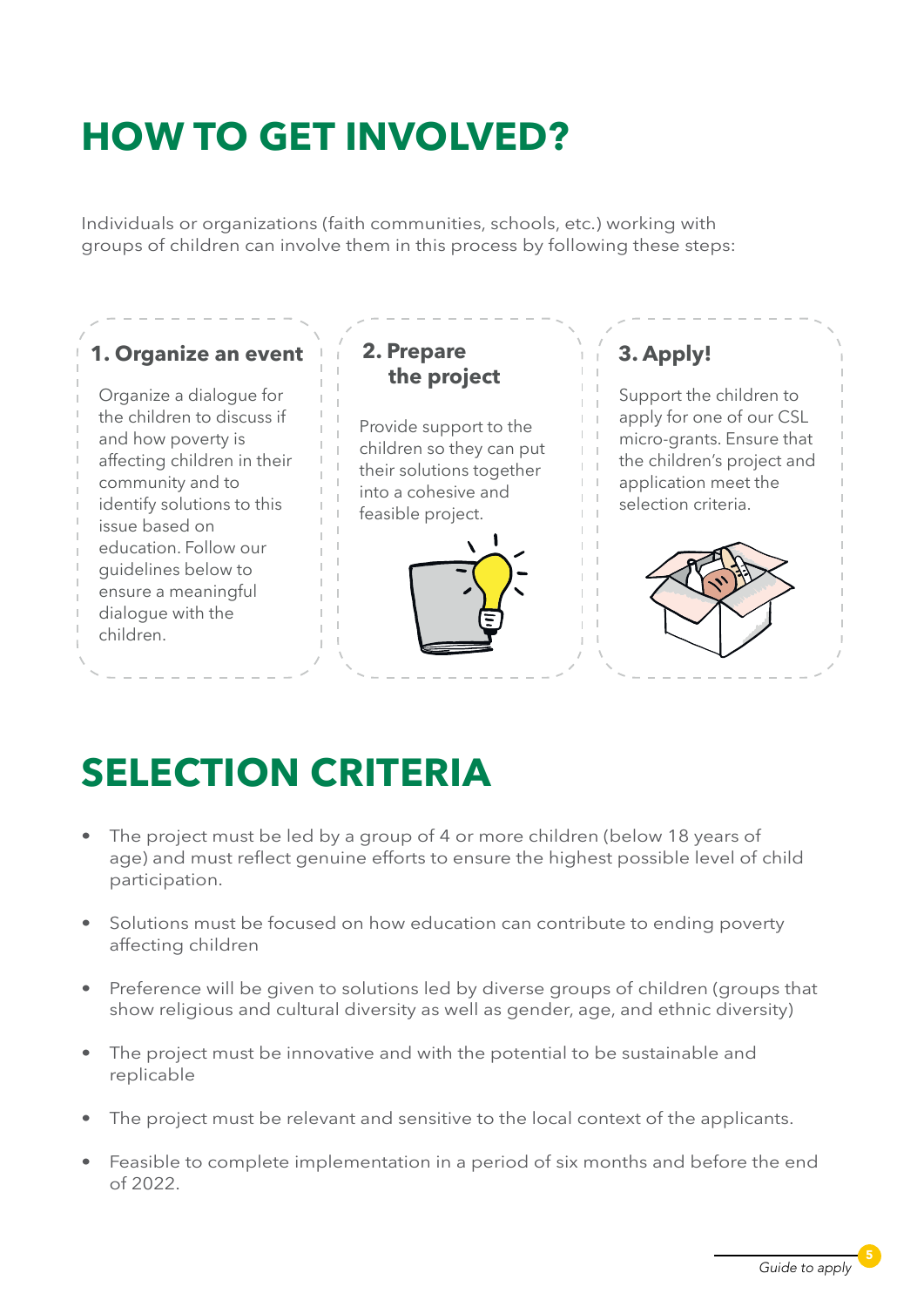## **TIMELINE 2022**

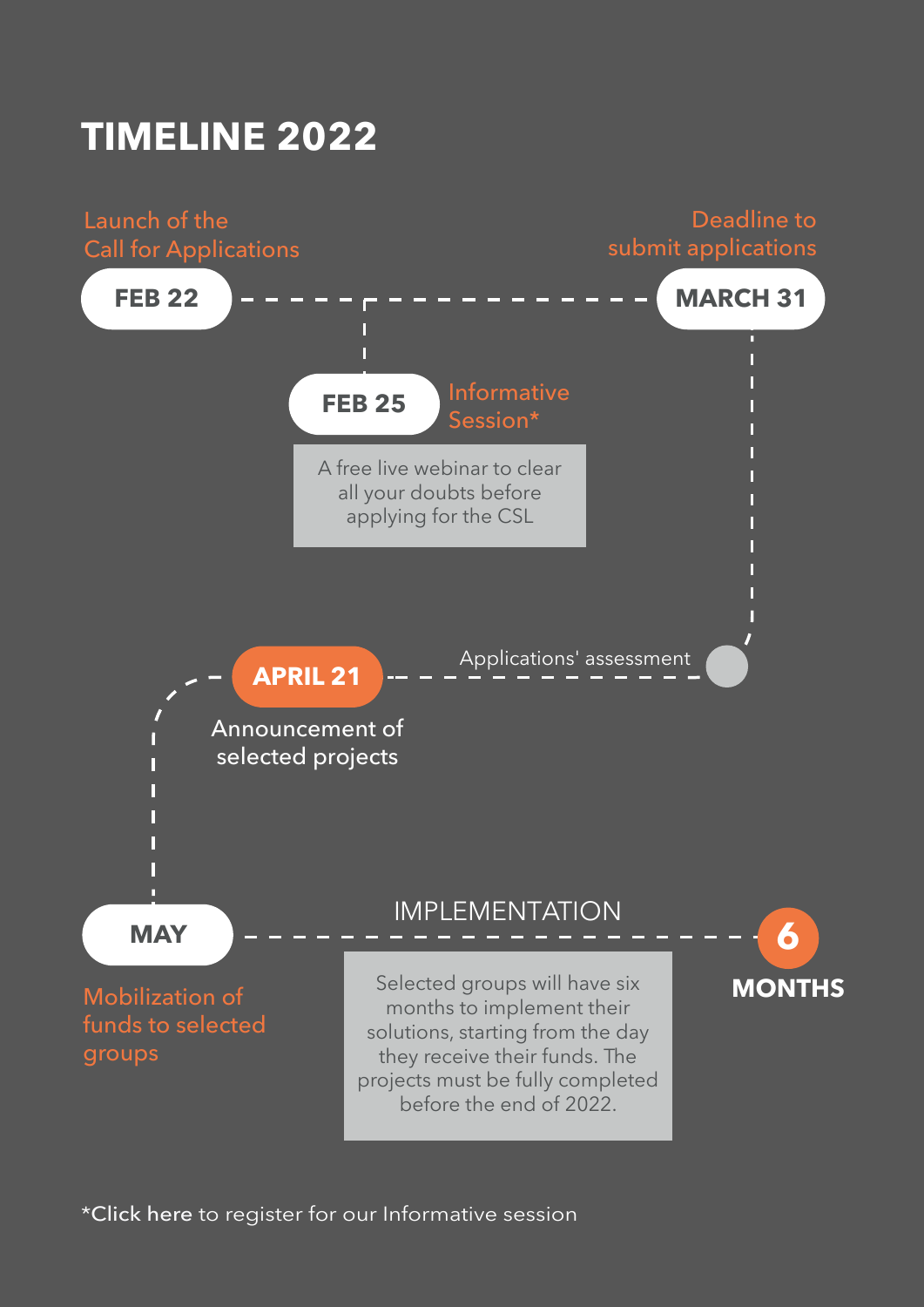## V IO ORGANIZE YO EAND SUBMIT A C PROJECT?

The purpose of this chapter is to guide you on how to organize a CSL event or dialogue where children can reflect together on the root causes of poverty in their specific context. These are some questions that your dialogue should aim to address:

- **Are there social and cultural norms in our community that can contribute to aggravating child poverty?**
- **How can education improve the conditions of children impacted by poverty?**

The dialogue should motivate the children to identify solutions to address child poverty through education. Children should be encouraged to put their solutions together into a cohesive and

feasible project that they can submit for our international selection process. If selected, the children's project will receive technical support and smallscale funding for its implementation.

It is important that the first part of the event provides children with opportunities to acknowledge themselves and others, dialogue, and think critically about child poverty to ensure that the solution they propose addresses root causes and can potentially be sustained and replicated.

Your event can be organized either face to face or using online platforms taking into consideration the official health and safety guidelines in your country in the context of the Covid-19 pandemic.

While the 5 most meaningful and impactful projects will receive funding, the Children's Solutions Lab is **not merely a grant-giving or funding opportunity.** It is focused on children's agency and on how to encourage children to work together to transform their communities.

Make this an opportunity to enhance how your organization or group supports children's participation.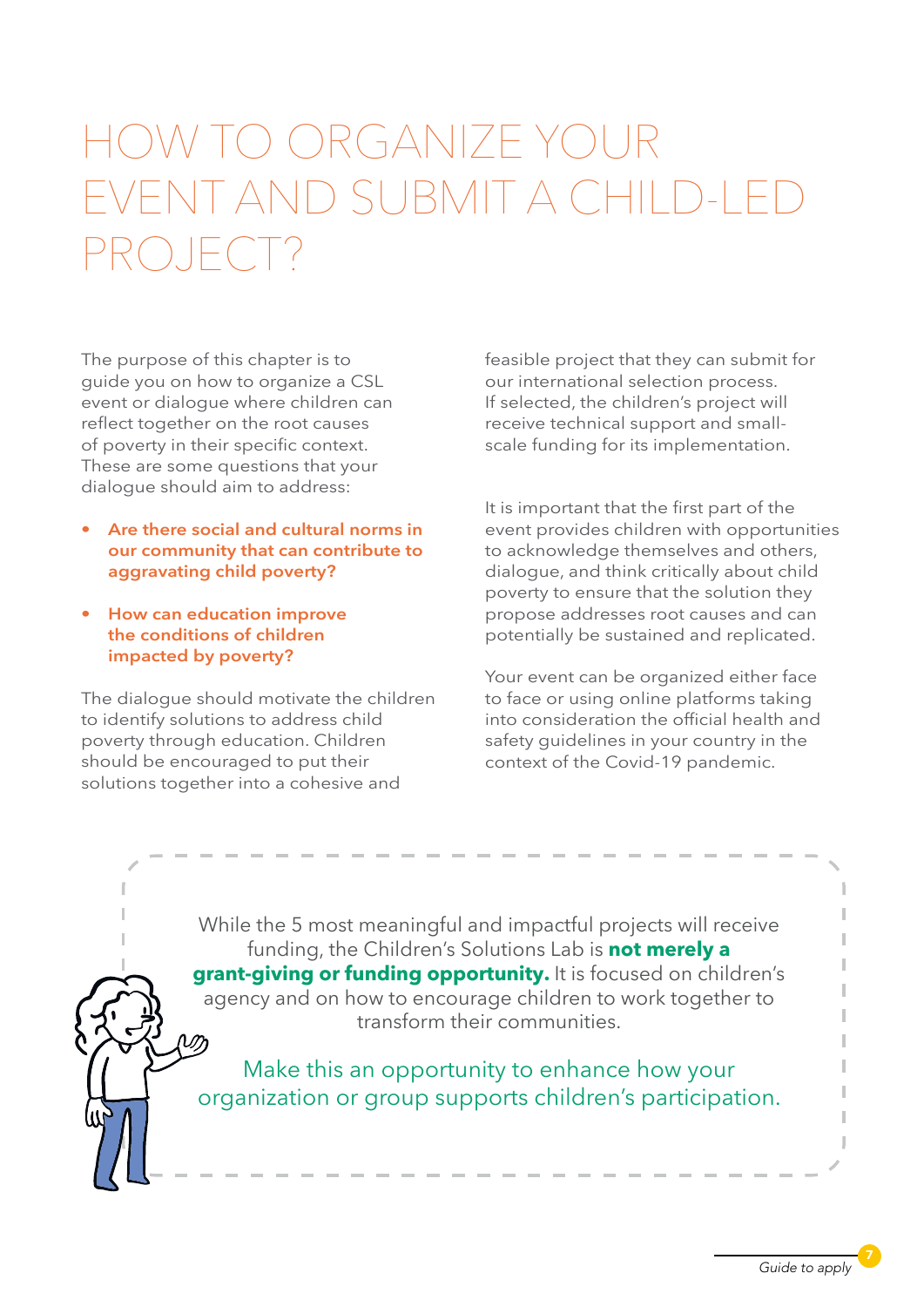## **BEFORE THE EVENT**

## PARTICIPANTS

Ensure diversity within the group of children involved. When possible, the dia-logue should include chil-dren from different faiths, cultures, ages, and ethnic backgrounds, as well as children with disabilities.



### DATE AND TIME

Ensure that there is an ad-equate time during the event for children to interact with each other and come up with solutions.

### DURATION

We recommend having at least a 3-hour dialogue. You can also break it up into multiple ses-sions/meetings in two or three days.





## VENUE

Decide if the event will be face-to-face or online con-sidering the local context. If face to face, find a suitable venue that is spacious and has a positive environment.

## CHILDREN'S SAFETY

Ensure that you are following safeguarding practices when involving children. Please review Arigatou International Child Safeguarding Policy.

Find the policy and guidelines to protect children's dignity [here.](https://arigatouinternational.org/all-with-children/safeguarding/)

## GET CONSENT

Communicate with children and their parents/legal guardians to obtain consent for participation and use of the children's images and/or names observing safeguarding practices. Find a consent form tem-plate below.

8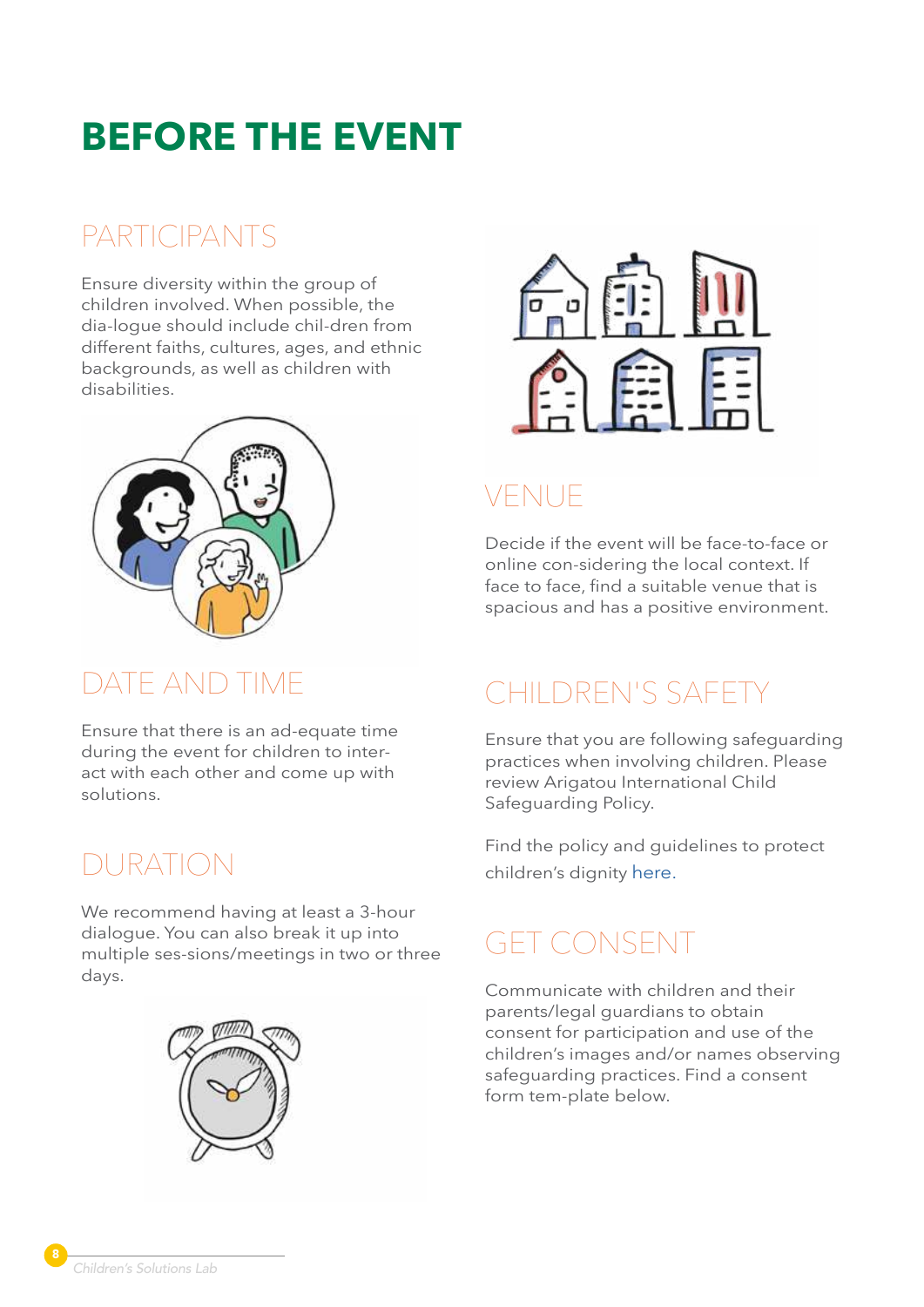## **DURING THE EVENT**

- Create a safe learning environment for children by ensuring they all feel welcomed and get to know each other. Introduce the program and develop collective agreements on how they want to interact with one another during the event.
- If you are dealing with a big group of children, create smaller mixed groups for dialogue. After the dialogue, invite the groups to share their reflections and solutions in a plenary with all the participants.
- Following safeguarding practices, take pictures of children working together during the event and take notes from children's presentations to complete the application later.
- Ask questions to encourage children to think critically about child poverty and the role education can play in transforming these issues.
- Ensure high-level participation from all children, with the facilitators of the event giving plenty of space for children to express their ideas. Remember, there are no bad ideas!

## **AT THE END OF THE EVENT**

- Thank everyone for their contributions to the dialogue and highlight the potential to make a difference in the community by implementing the solutions identified today.
- Decide which solution(s) will be submitted for the international selection process. You can submit more than one by creating separate applications.
- Keep in mind that even solutions that are not submitted may be worthy to implement with the children.
- Following safeguarding practices, record a video message of the children presenting their solution as you will have to include this video in your application.

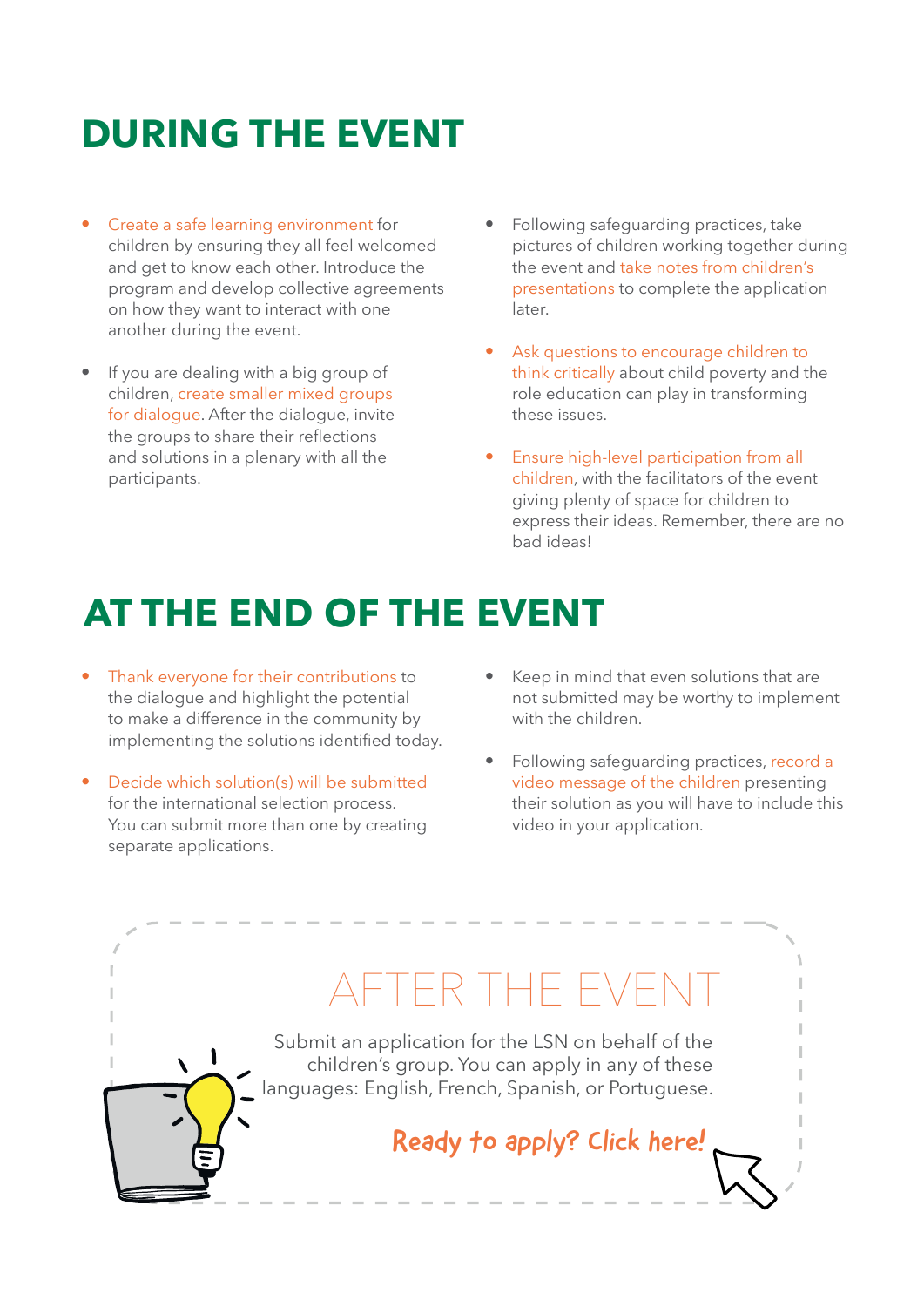## **EXAMPLE OF AGENDA**

The following agenda is an example of how you can structure your event. You can modify, add, remove, or adapt this agenda to your own context and to the characteristics of the group of children involved. You can also choose to run a similar agenda over multiple sessions or as a full-day workshop, with suitable break times.

| <b>TIME</b>        | <b>SECTION</b>                        | <b>ACTIVITY DETAILS</b>                                                                                                                                                                                                                                                                                                                                                                                                                                                                             |
|--------------------|---------------------------------------|-----------------------------------------------------------------------------------------------------------------------------------------------------------------------------------------------------------------------------------------------------------------------------------------------------------------------------------------------------------------------------------------------------------------------------------------------------------------------------------------------------|
| 15 <sub>mins</sub> | Welcome and<br>Introduction           | Welcome the children and introduce the idea and purpose of<br>the Children's Solution Lab. Develop a few points of collective<br>agreements about their active participation. For instance: everyone's<br>ideas are welcome, there are no bad ideas, listen to each other, wait<br>for your turn to speak, etc.                                                                                                                                                                                     |
| 30mins             | Acknowledging<br>ourselves and others | Use an interactive activity for participants to get to know each other.<br>Here are some examples:                                                                                                                                                                                                                                                                                                                                                                                                  |
|                    |                                       | Example 1: In an open space ask participants to move around like a<br>"butterfly" and each time they meet another participant they can ask<br>them their name and one of the following questions:                                                                                                                                                                                                                                                                                                   |
|                    |                                       | What is your favorite superhero?<br>What is something you are good at doing?<br>What is a dream you have for your future?                                                                                                                                                                                                                                                                                                                                                                           |
|                    |                                       | Children should try to meet as many fellow participants as possible.<br>(15)                                                                                                                                                                                                                                                                                                                                                                                                                        |
|                    |                                       | Example 2: Form a big circle and invite participants to pass a boll of<br>string/rope/cord to someone they connected with while holding on<br>to the end of the string themselves. The next person forwards the<br>string to another while holding on it him/herself. In the end, when<br>the cord is passed around it should connect all participants in a sort<br>of web. Without naming the formation, ask participants the following<br>questions to encourage reflection and sharing. (15mins) |
|                    |                                       | What do you see here?<br>$\bullet$<br>What does it symbolize?<br>What can we learn from this?<br>What happens when one person pulls, shakes or lets go of the<br>cord?                                                                                                                                                                                                                                                                                                                              |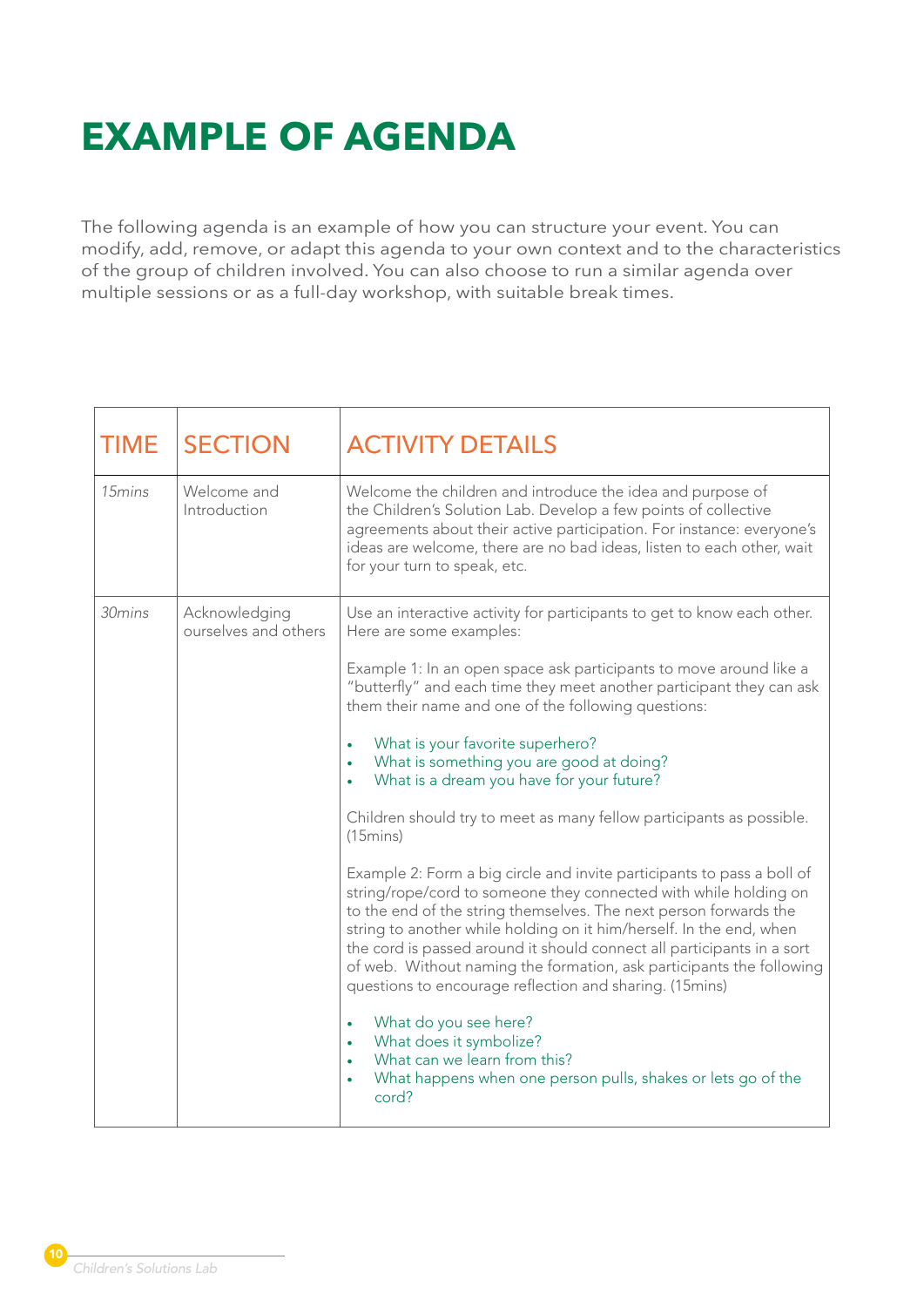| <b>TIME</b>        | <b>SECTION</b>                         | <b>ACTIVITY DETAILS</b>                                                                                                                                                                                                                                                                                                                                                                                                                                                                                                                                                                                                                                       |
|--------------------|----------------------------------------|---------------------------------------------------------------------------------------------------------------------------------------------------------------------------------------------------------------------------------------------------------------------------------------------------------------------------------------------------------------------------------------------------------------------------------------------------------------------------------------------------------------------------------------------------------------------------------------------------------------------------------------------------------------|
| 40mins             | Understanding Child<br>Poverty         | Use an activity such as the "Problem Tree" to invite children to<br>discuss in smaller groups the issue of child poverty. Children draw<br>an outline of a tree on a large piece of paper with three sections<br>of roots, trunk, and branches. In the top part of the paper - near<br>the branches, write down the effects of poverty on children. Then,<br>looking at the effects identified, write down their root causes in the<br>bottom part of the tree near the roots. (30mins)<br>Invite groups to share their trees by displaying them on the walls and<br>asking participants to move around to look at the trees by the other<br>groups. (10mins) |
| 30mins             | How Education can<br>end Child Poverty | In smaller groups invite children to reflect on how education can help<br>to address the root causes of poverty. Ask them to write each idea<br>down on a separate sticky note or small piece of paper. (20mins)<br>Invite each group to present their ideas. Use a board/wall to post all<br>the sticky notes by each group clustering them based on similarities.<br>(10 mins)                                                                                                                                                                                                                                                                              |
| 45mins             | Working together on<br>a Solution      | Share an example of solutions led by children like this video about<br>Arun and his friends who came up with the idea of a food bank to<br>support children in a vulnerable situation in their community in India.<br>(5mins)<br>Invite children to think of a solution that addresses child poverty<br>through education that is both meaningful and impactful. (30mins)<br>Invite groups to present their solutions and receive feedback from<br>other groups in terms of what they like and what they think can be<br>improved (15mins)                                                                                                                    |
| 10 <sub>mins</sub> | Next Steps and<br>Closing              | Together with the children decide which of the solutions proposed by<br>them will be submitted for the international selection process.                                                                                                                                                                                                                                                                                                                                                                                                                                                                                                                       |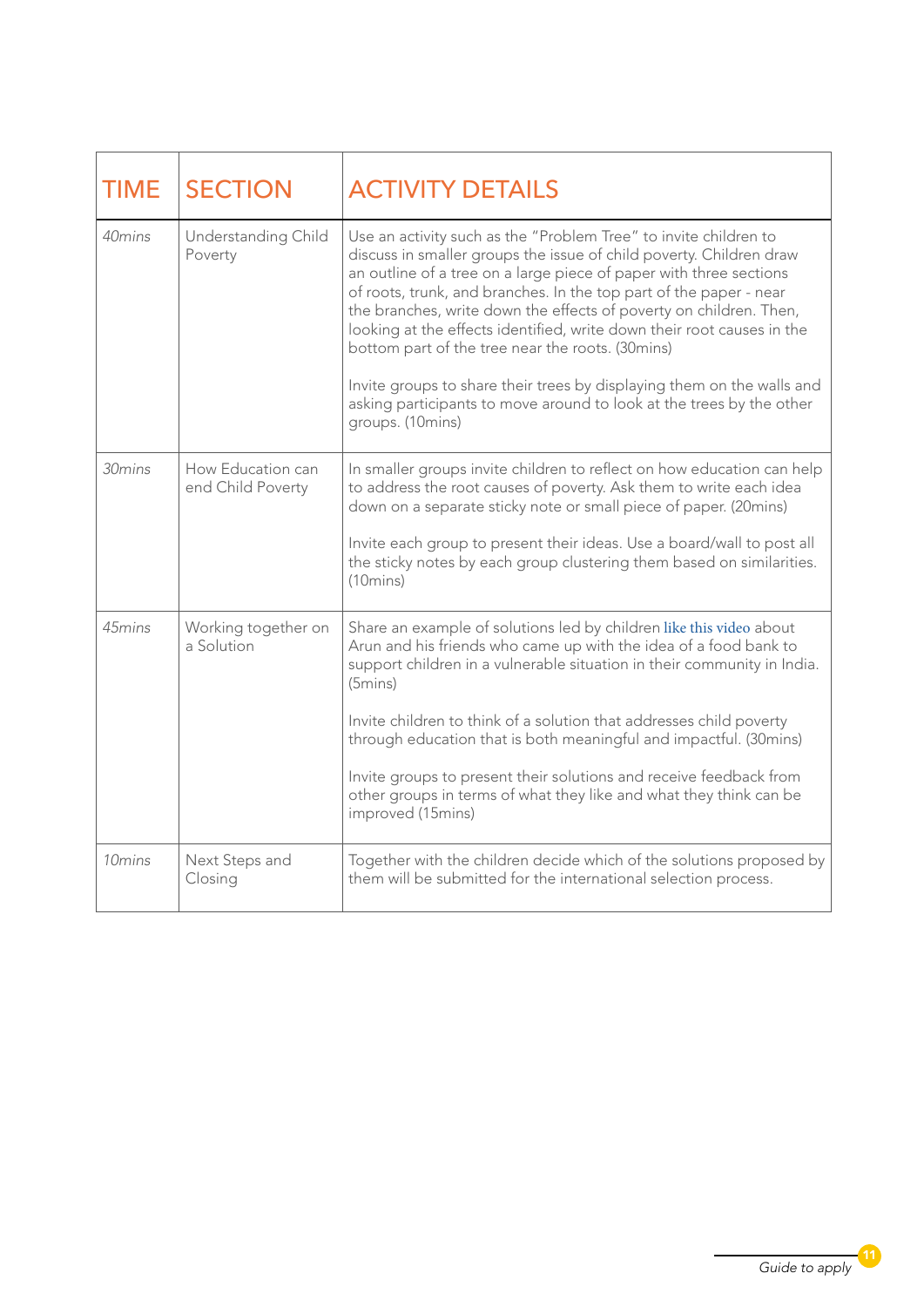

## CHILDREN'S SOLUTIONS LAB APPLICATION FORM

In the following pages, you will find the list of all the questions you will have to answer during the application process.

To save time and submit a solid application, we suggest you review the questions and prepare your answers in advance together with the children who are in charge of the project/ solution. Do this before visiting the link to the online application form.

We **strongly suggest** that all participants use our online application form to submit the children's projects, as this is the official channel to apply to the Children's Solutions Lab. However, we understand in some locations access to the internet might be very limited. Only in these cases, we will accept that groups send their submissions as a Word or PDF document to these email addresses:

endchildpoverty@arigatouinternational.org geneva@arigatouinternational.org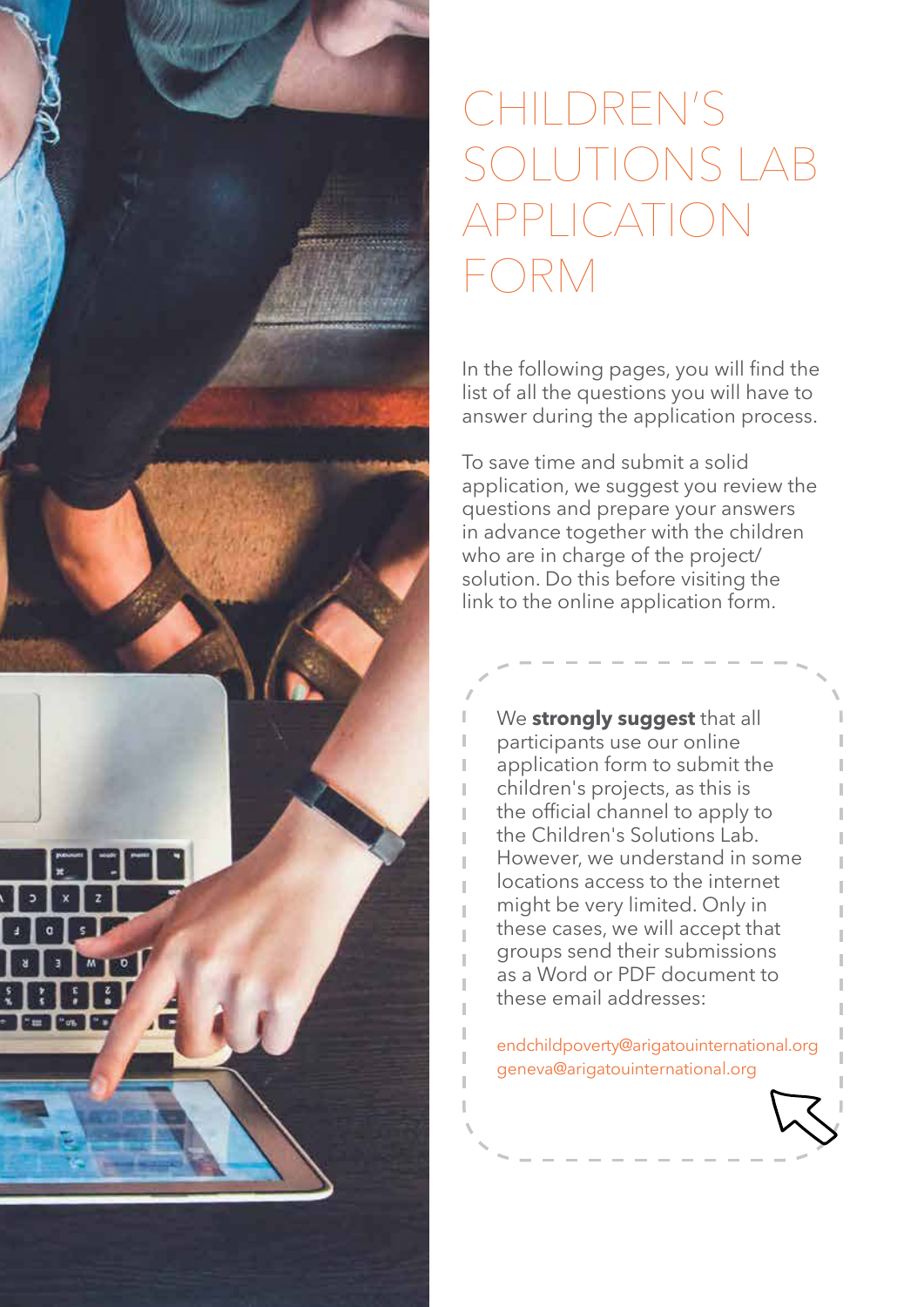## **CHECKLIST**

Before applying make sure you have:

- Read through this Guide to Apply
- Agreed to follow our [Child Safeguarding Policy](https://arigatouinternational.org/all-with-children/safeguarding/safeguarding-policy/)
- Obtained consent from all the participating children and their parents or legal guardians.
- Recorded a video of the children presenting their project
- Prepared all your responses in advance to save time

### SECTION 1: CONTACT INFORMATION

DESCRIPTION: *In this section, we request more information about the main contact person submitting the application for the CSL 2022 on behalf of the children's group. This person can be an adult from the organization that is supporting the children's group. We also ask you to briefly tell us about the children's group applying for the CSL 2022.* 

#### **1. WHO IS SUBMITTING THIS APPLICATION ON BEHALF OF THE CHILDREN'S GROUP?**

- Full Name of contact person:
- Title or Position of contact person:
- E-mail of contact person:
- Phone number:
- Name of Organization/ Group:
- Country:
- Organization e-mail (if available):
- Organization website or social media (if available):

### **2. WHO ARE THE CHILDREN INVOLVED?**

- Name of the Children's Group:
- Country:
- How many children are in the group? Please, specify how many girls and how many boys are participating:
- What ages are the children:
- Please describe the children's group, in terms of their cultural or religious backgrounds and how long they have been working together as a group.

### SECTION 2: DESCRIPTION OF THE SOLUTION

DESCRIPTION: *In this section, we ask you to tell us more about the children's solution – that is, the idea the children are proposing towards ending child poverty in the community, through ethics education. We want to know more about the process – how the children developed their solution and what kind of support your organization provided. Lastly, we would like to see the children speak directly about their project, through a short video. Remember to be brief and specific in all your responses.*

13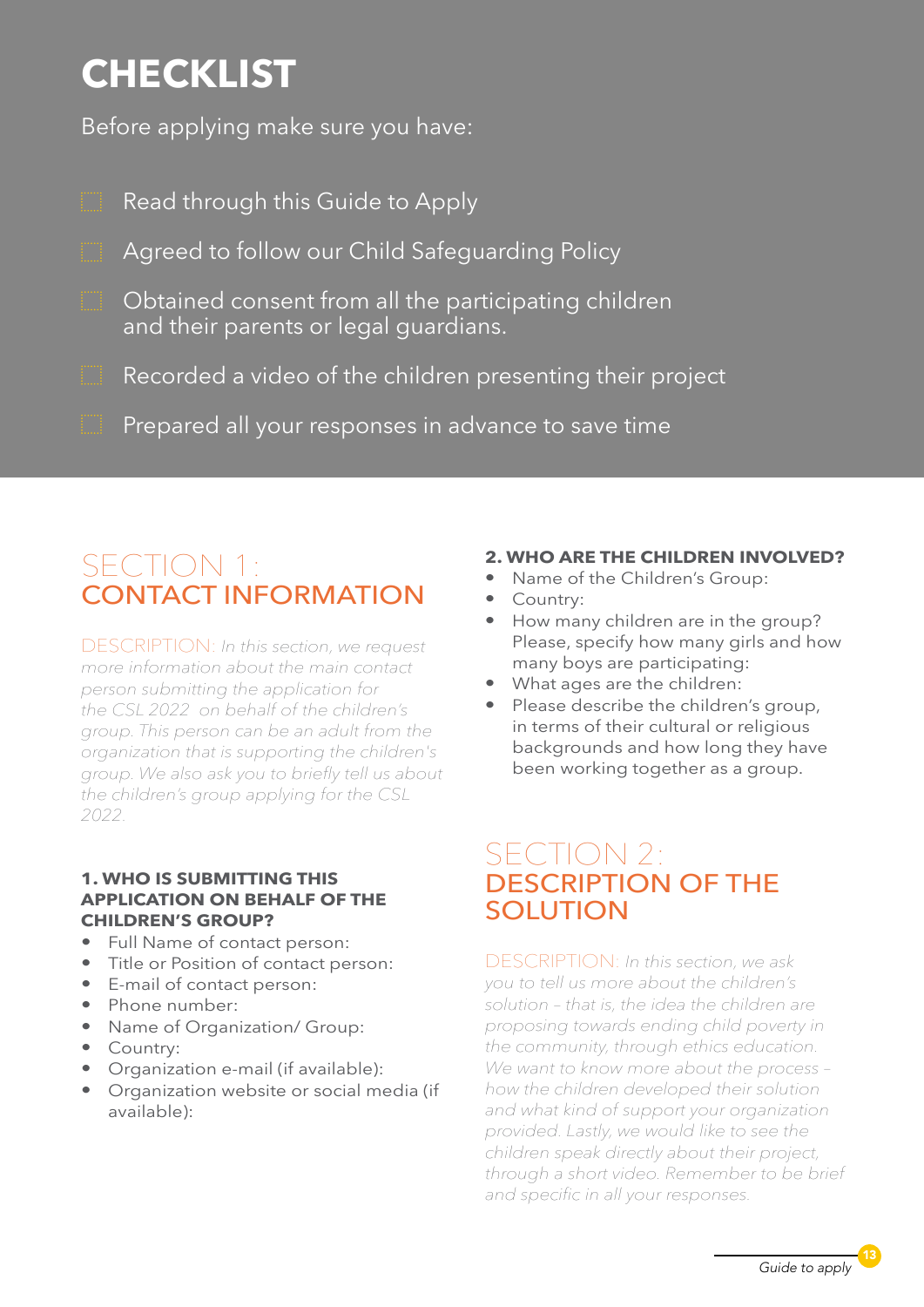#### **1. TELL US ABOUT THE CHILDREN'S SOLUTION:**

**Problem:** What issues did children identify, in terms of how poverty is affecting children in the community?

**Solution:** What innovative solution is the children' group proposing to help overcome child poverty and promote ethics education in the community?

**Innovativeness:** Why is this solution the most impactful? How does it help address the needs of children across various social, cultural, and religious backgrounds in the community?

**Children's participation:** Please describe the process of how children worked together to develop the proposed solution.

*For instance, you can tell us if an online or face-to-face CSL event was organized for children to work together, and who helped organize this event. Did the children have discussions in their schools, institutions of worship, social clubs or other such safe spaces? Did the children meet once, or over several occasions, to work on their solution? Who facilitated the children's discussions?* 

### **Support for Children's Solutions:** Please

describe how your organization/group plans to support the children to implement their solution. Please also describe any other community support that is likely to be given to the children in implementing their solution.

#### **2. VIDEO BY CHILDREN**

Please include a short video of the children presenting/explaining their solution. Alternatively, you can share a link to this video if it is already uploaded to your website, YouTube, WeTransfer, Google Drive, etc. (video maximum of 5 minutes)

#### **Good to know:**

- The children's video can be recorded in English, Spanish or French. You will be kindly required to provide English subtitles for any other language used.
- Ensure to maintain children's online safety, particularly if the video has been uploaded on an organization's website, YouTube, Facebook or other such public online space.
- All videos, as well as other materials produced for the Children's Solutions Lab (CSL), will be stored by Arigatou International, for immediate or later use, replay, publication, dissemination, and necessary communication purposes.

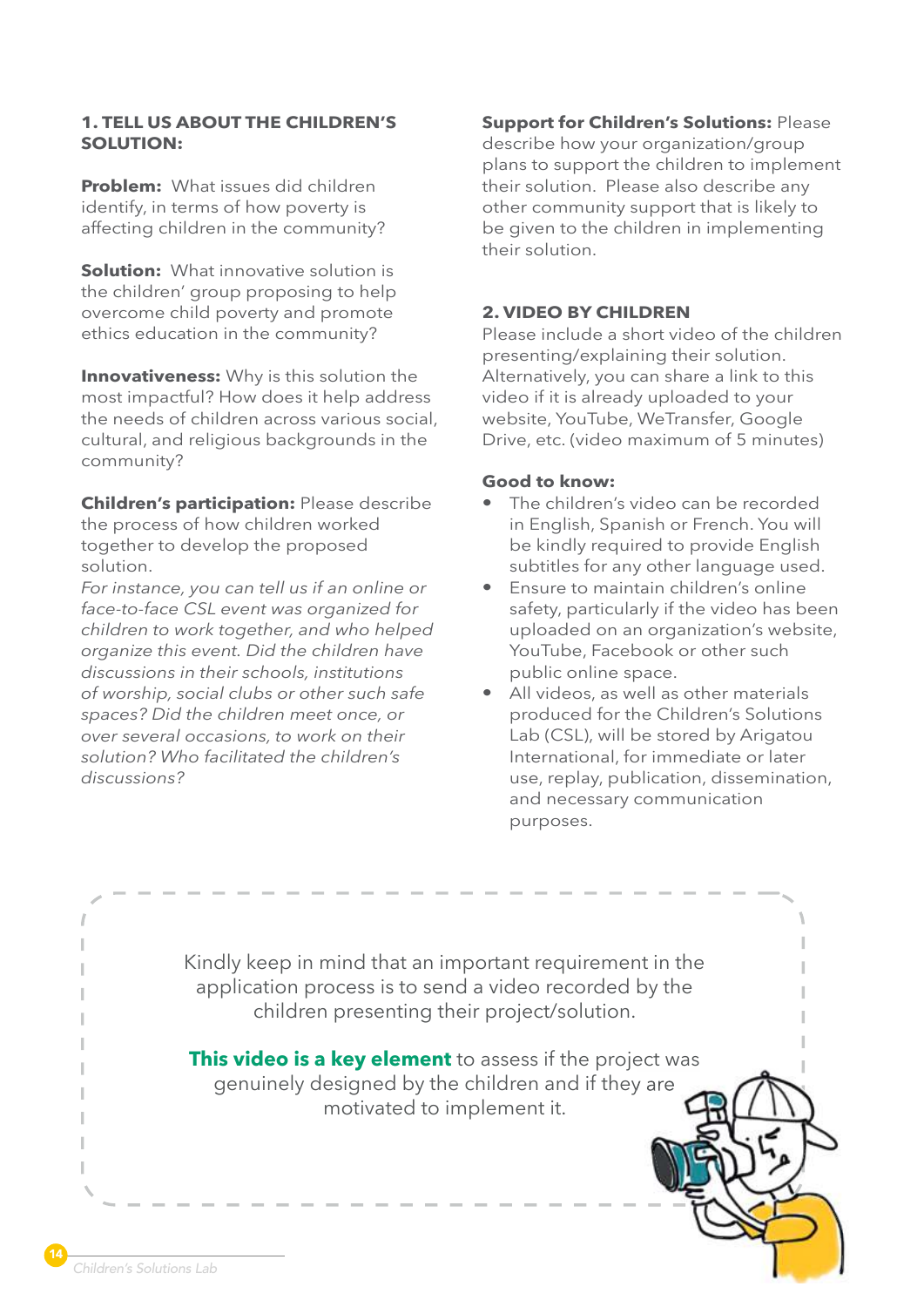### SECTION 3: SAFEGUARDING CHILDREN AND **PERMISSIONS**

DESCRIPTION: *In this section, we request you to go through a brief checklist that outlines the basic requirements for safeguarding children and ensuring their wellbeing during the Children's Solutions Lab process.* 

#### **1. HAVE YOU REVIEWED OUR GUIDELINES ON SAFEGUARDING CHILDREN?**

- Yes, I confirm that I have read and agreed to adhere to Arigatou International's [Child Safeguarding](https://arigatouinternational.org/all-with-children/safeguarding/safeguarding-policy/)  [Policy](https://arigatouinternational.org/all-with-children/safeguarding/safeguarding-policy/) and Code of Conduct.
- I confirm that all adult directly supporting the children's group have read and agreed to adhere to Arigatou Internationals' Child Safeguarding Policy and Code of Conduct.

#### **2. DO YOU HAVE THE CONSENT FROM THE CHILDREN AND THEIR GUARDIANS?**

- Yes, I confirm that I have the consent from the children and their parents/ legal guardians to work together for the Children's Solution Lab and to take, use and share photos and/or videos during the process.
- $\Box$  I confirm that I have the consent from the children and their parents/ legal guardians to submit this application to the CSL 2022 on behalf of the children's group.

#### **3. ARIGATOU INTERNATIONAL'S USE OF MATERIALS:**

I understand and I agree that H the information I've shared here (stories, photos, videos, etc.) might be disseminated on Arigatou International social media channels and websites, especially if the project I am submitting is selected. Arigatou International will inform me before publishing any these materials.

#### **4. DO YOU AGREE WITH THE FOLLOWING REQUIREMENTS IF YOUR APPLICATION IS SELECTED?**

- I agree that if the children's project is m selected to receive a micro-grant, I or my organization will ensure the funds are used accordingly.
- m I agree that, if selected, I or my organization will support the children to develop an action plan and budget to implement their solutions within a period of 6 months in consultation with Arigatou International.

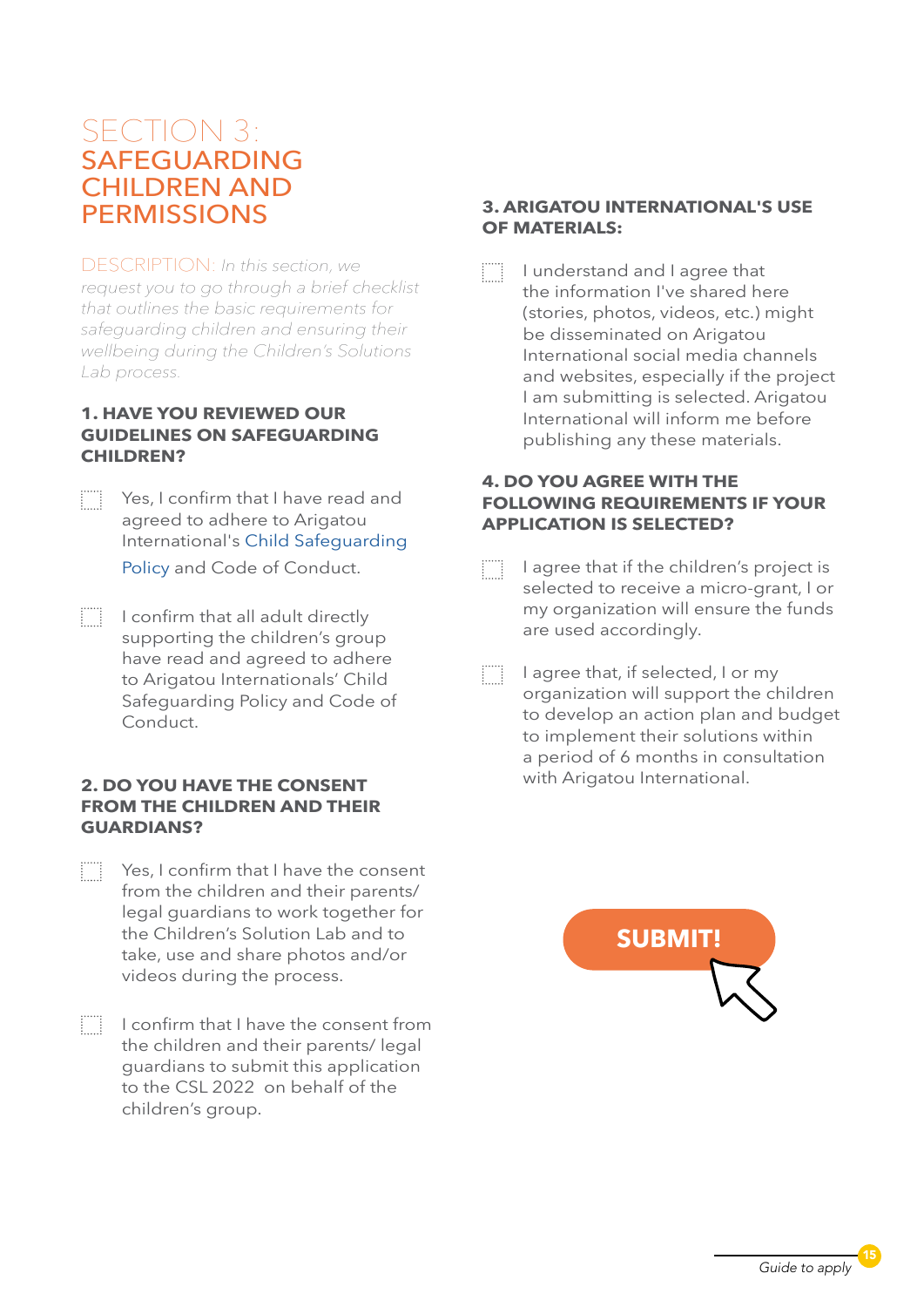## FREQUENTLY ASKED QUESTIONS

Here is a summary of the most frequently asked questions related to the Children's Solutions Lab. If your question is not answered here, [please visit our website](https://arigatouinternational.org/all-with-children/empowerment/children-solutions-lab/) to find our complete FAQs list.

### WHAT DOES CHILD-LED MEAN?

Child-led is when a child chooses the activity/project/action rather than the adult. The child has control of the activity, but the adult accompanies the process to ensure it is safe and meaningful.

The main criteria to get selected for one of the CSL micro-grants is that the submitted project is genuinely conceived, developed, led, and eventually implemented by children.



### WHAT DOES ETHICS EDUCATION MEAN?

Ethics education is an approach towards promoting positive values on children, young people, and the larger society towards creating a world of greater justice, peace, and dignity.

For the Children's Solutions Lab, the ethics education approach aims to promote critical thinking among children about the social and cultural norms that can lead to poverty, and collective actions to find solutions to tackle these issues.

The Children's Solutions Lab (CSL) also encourages interfaith and intercultural collaboration, whereby children from different walks of life work together to develop solutions that can positively transform their communities.



### WHEN DOES THE CHILDREN'S SOLUTIONS LAB TAKE PLACE AND HOW LONG IS THE PROCESS?

In 2022, the call for applications for the Children Solutions Lab (CSL) will be launched by the end of February 2022 and will remain open until March 31, 2022. Selected projects will be announced in April and children's groups will have six months to implement their solutions, starting from the day they receive their funds. The projects must be fully completed before the end of 2022.



### WHERE DOES THE CHILDREN'S SOLUTIONS LAB TAKE PLACE?

We encourage children to develop local community solutions. Therefore, the Children's Solutions Lab (CSL) processes take place in the children's respective communities – be it at their schools, social clubs, places of worship and other such safe spaces.

Children's Solutions Lab events can be organized virtually (online) or in-person, depending on the needs and resources available. In all sessions, the wellbeing of the participating children should be ensured, including their safety, comfort, and meaningful participation.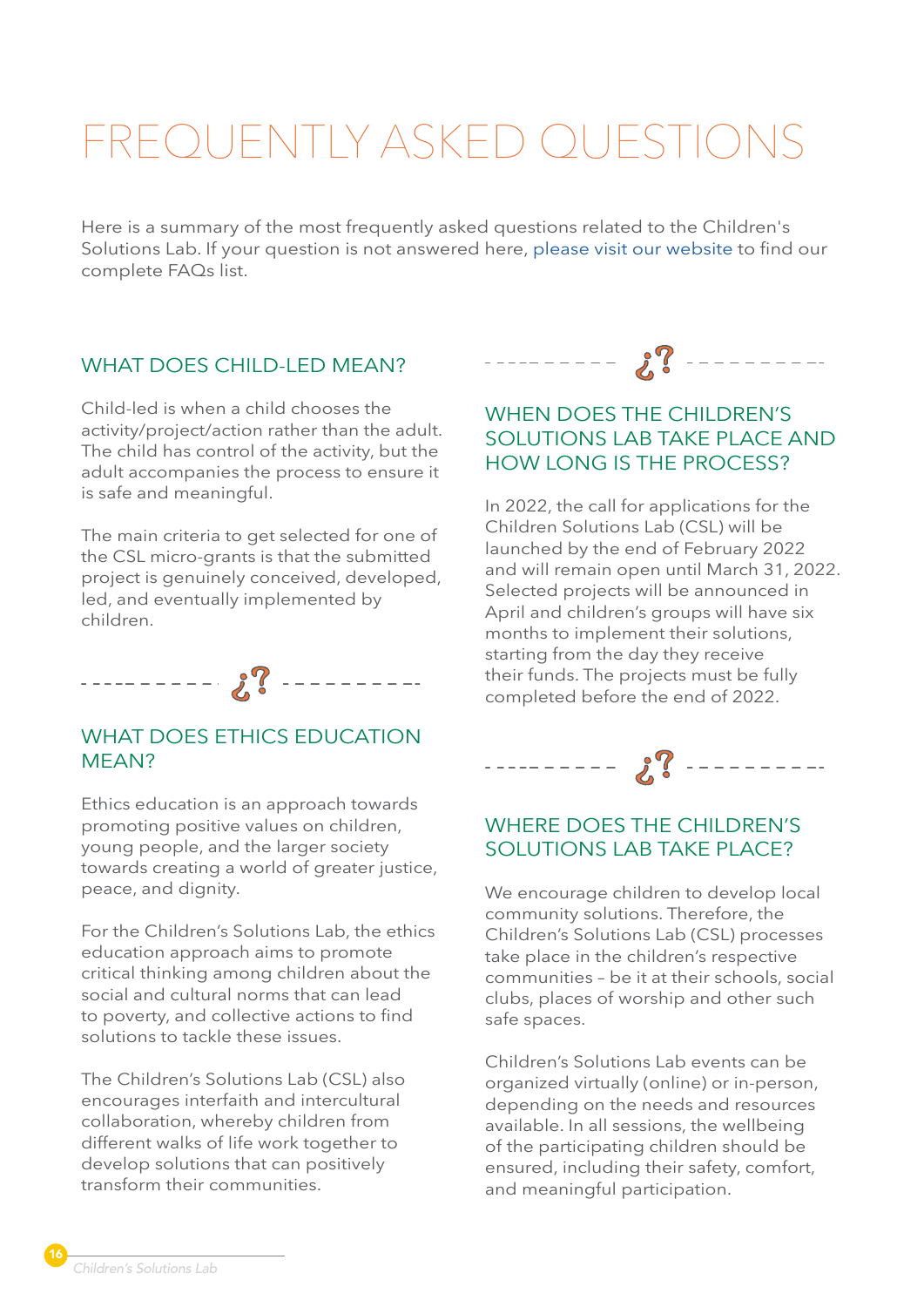

### WHO CAN TAKE PART IN THE CHILDREN'S SOLUTIONS LAB?

The Children's Solutions Lab (CSL) welcomes the participation of children from various countries, communities, faiths, cultures, ethnicities, and backgrounds.

Children (persons below 18 years of age) are encouraged to work together in groups of 4 or more children, to participate in the Children's Solutions Lab (CSL).



### IS IT NECESSARY FOR MY GROUP TO BE REGISTERED TO PARTICIPATE?

No, it is not necessary for the children's group to be registered (legal or business registration) to take part in the Children's Solutions Lab (CSL).

However, if you are considering applying on behalf of a children's group, keep in mind that –if selected for one of our microgrants– the funds must be channelled through a legally registered organization. This means a registered organization will receive the funds on behalf of the children and report to Arigatou International on the use of these funds.



### HOW MUCH DOES IT COST TO PARTICIPATE?

Nothing!. Groups or organizations participating in the Children's Solutions Lab (CSL) are NOT required to make any payments or send any funds to Arigatou International.

However, please be aware that your group or organization may incur costs during the organization of your CSL event, for example for children's transportation, refreshments, communication, etc.



### DOES ARIGATOU INTERNATIONAL PROVIDE FUNDING FOR THE CHILDREN'S SOLUTIONS LAB?

Arigatou International will provide CSL 2022 micro-grants (ranging from USD \$ 500 to USD \$ 2000) to five selected groups that applied for the Children's Solutions Lab 2022.

In addition to the micro-grants, Arigatou International will provide support and mentoring to the five selected groups during the implementation of their solutions.



### IF MY GROUP PARTICIPATED IN THE CSL IN A PREVIOUS ROUND CAN WE PARTICIPATE AGAIN?

YES! We believe this is a great opportunity for children and we welcome as many groups to participate as possible– whether it is the children's first time to participate in the CSL or if they have participated before. Do you have more questions?

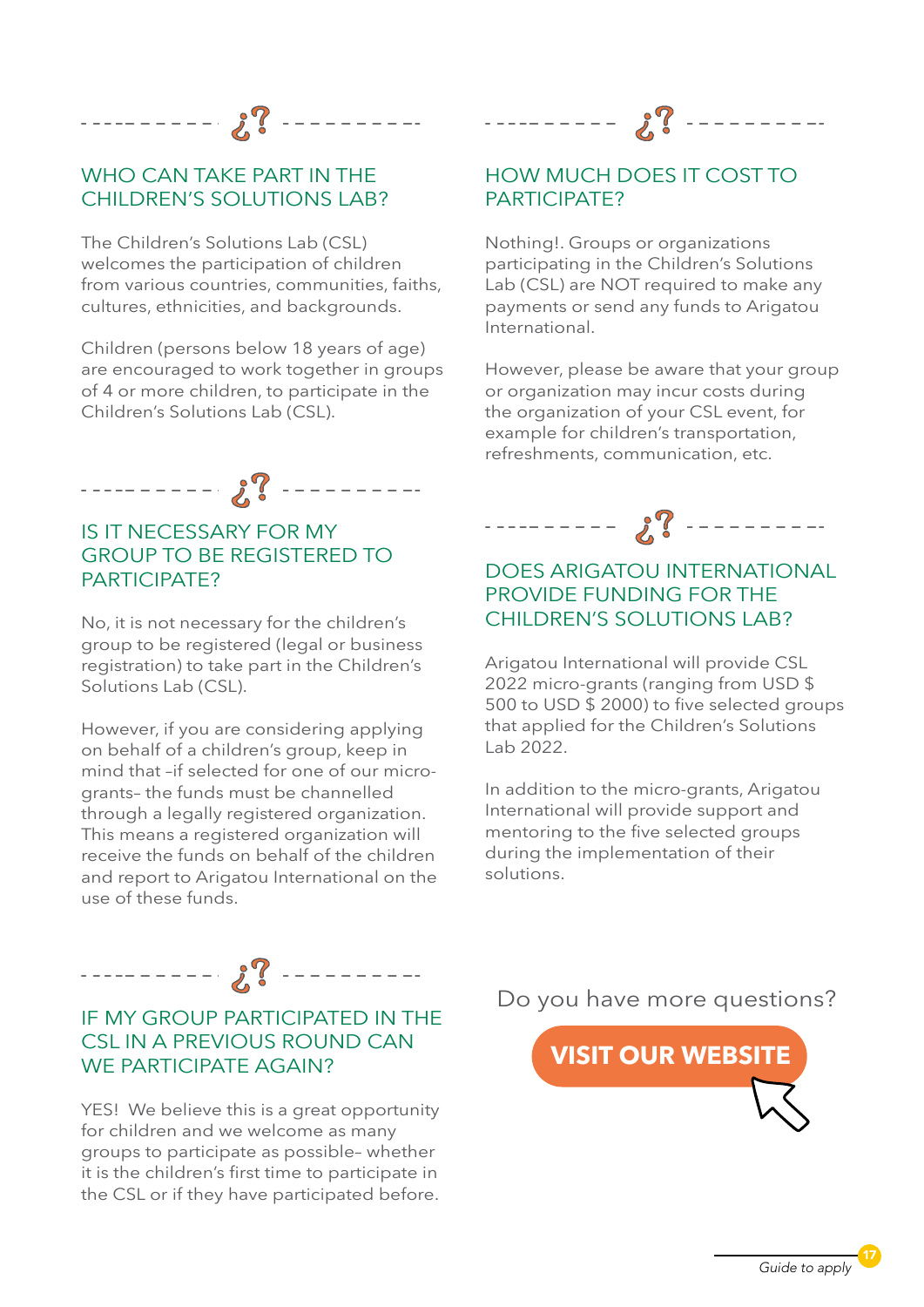## CONSENT FORM EXAMPLE **FOR CHILDREN AND PARENTS TO SIGN**

|                                     | (parent/legal guardian name) in the                                                    |
|-------------------------------------|----------------------------------------------------------------------------------------|
| quality of parent/legal guardian of | (child's name) give my                                                                 |
|                                     | permission for any photos, video or written content of my son/daughter to be collected |
| by                                  | (organization's name) and to be submitted for                                          |
|                                     | Arigatou International's Children's Solutions Lab international selection process.     |

I \_\_\_\_\_\_\_\_\_\_\_\_\_\_\_\_\_\_\_\_\_\_\_\_\_\_\_\_\_\_\_\_\_\_\_\_ (child's name) at the age of\_\_\_\_\_\_ give my permission for any photos, video or written to be content collected by \_\_\_\_\_\_\_\_\_ \_\_\_\_\_\_\_\_\_\_\_\_\_\_\_\_\_ (organization's name) and to be submitted for Arigatou International's Children's Solutions Lab international selection process.

The photos, videos or written content will be collected in accordance with UNICEF guidelines for ethical reporting on children and young people under the age of 18 years old.

Submitted materials will be the property of Arigatou International and might or might not be published on Arigatou International's websites, social media and other authorized media as part of the Children's Solutions Lab initiative.

The materials will be collected under adult supervision and the best interests of the child are to be protected over any other considerations, including advocacy for children's related issues or promotion of child rights.

Parents/legal guardian's signature: \_\_\_\_\_\_\_\_\_\_\_\_\_\_\_\_\_\_\_\_\_\_\_\_\_\_\_\_\_\_\_\_\_\_\_

| Child's signature: |  |
|--------------------|--|
|--------------------|--|

Date: \_\_\_\_\_\_\_\_\_\_\_\_\_\_\_\_\_